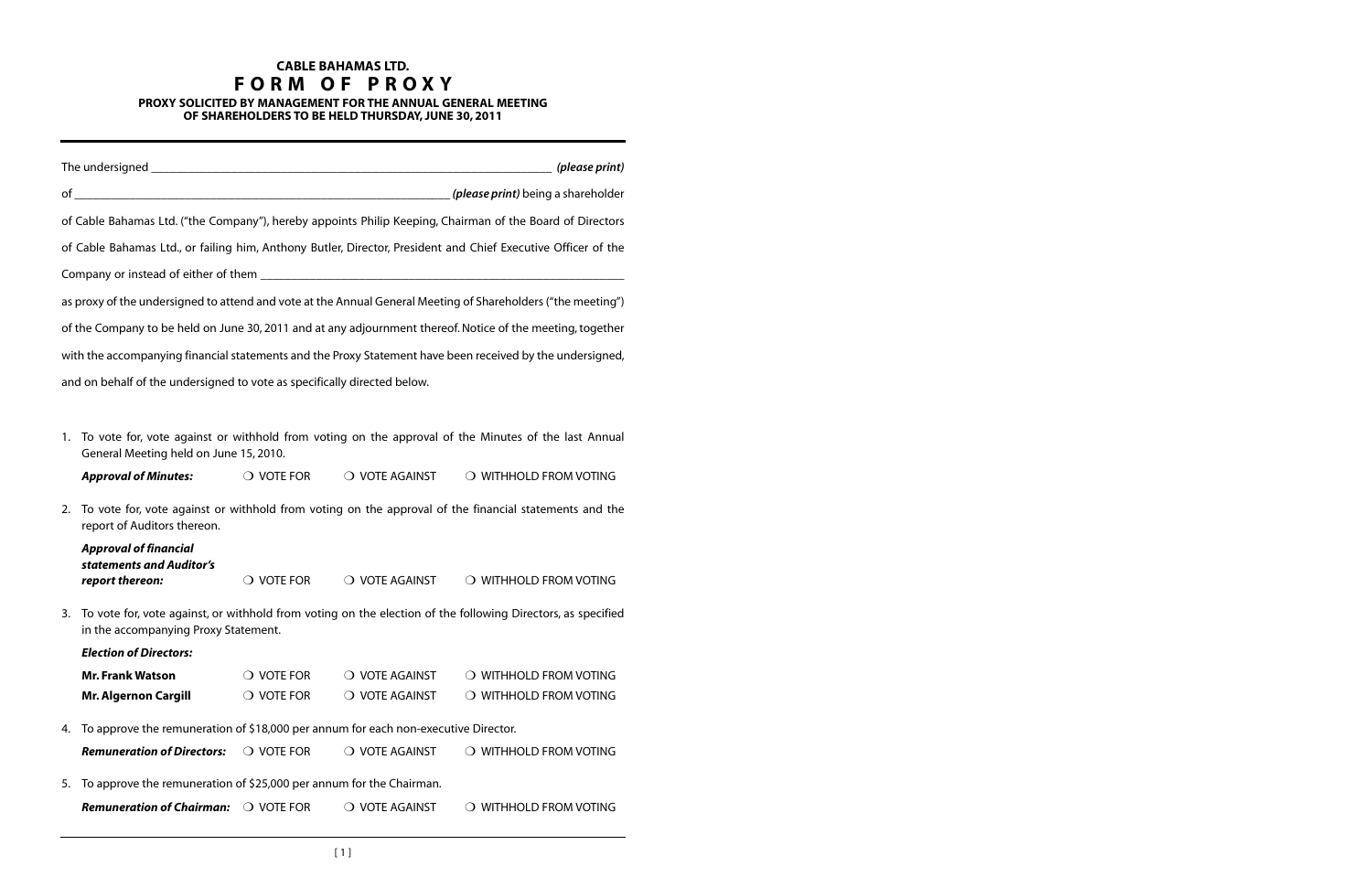The following Resolution is contingent upon the resolution to increase the number of Directors on the Board being approved by the shareholders:

12. Delete and Replace Article 92 as follows:

"The quorum necessary for the transaction of the business of the Directors shall be a majority of the **Directors who are independent of the instrumentality of the Government and/or are not employees or officers of the Company or its affiliates."**

**The quorum for a Board meeting shall be a majority of the Directors who are independent of any instrumentality of the Government and/or cannot be employees or officers of the Company or its affiliates:**

13. To amend the Memorandum and Articles of Association of the Company to incorporate issuance of 20,000 Series Five 7% Cumulative Redeemable Preferred Shares of B\$1,000.00 each and the redemption

 $\bigcirc$  vote for  $\hspace{1.5mm}$   $\bigcirc$  vote against  $\hspace{1.5mm}$   $\bigcirc$  withhold from voting

of Series Three Cumulative Redeemable Preference Shares during 2010.

### **To amend the Memorandum and Articles of Association to account for the issuance of Series Five Preference Shares and the redemption of Series Three Cumulative Redeemable Preference Shares:**

14. To amend consolidate, and restate the Memorandum and Articles of Association of the Company to

15. To authorize the Directors to execute any and all documents to effect the consolidation, restatement and replacement of the existing Memorandum and Articles of Association and to make all necessary

 $\bigcirc$  vote for  $\hspace{.1cm} \bigcirc$  vote against  $\hspace{.1cm} \bigcirc$  withhold from voting

- incorporate changes approved herein.
- filings and supply all necessary information to the relevant agencies in connection therewith.

**Authorize Directors to effect a Third Amended and Restated Memorandum:**

16. To vote in their discretion upon any other business which may properly come before the meeting or any

adjournment thereof.

The undersigned revokes any prior proxies to vote the shares covered by this proxy.

### **This proxy is solicited on behalf of the Management of the Company and will be voted as directed in the spaces provided above or, if no direction is given it will be voted in the affirmative for each of the above proposals.**

Dated this \_\_\_\_\_\_\_\_ day of \_\_\_\_\_\_\_\_\_\_\_\_\_\_\_\_\_\_\_\_\_\_ , 2011.

### **CABLE BAHAMAS LTD. F O R M O F P R O X Y PROXY SOLICITED BY MANAGEMENT FOR THE ANNUAL GENERAL MEETING OF SHAREHOLDERS TO BE HELD THURSDAY, JUNE 30, 2011**

 $\bigcirc$  vote for  $\hspace{1.5mm}$   $\bigcirc$  vote against  $\hspace{1.5mm}$   $\bigcirc$  with HOLD from voting

6. To approve the Board and committee meeting fee of \$1,200.

|    | <b>Board and Committee</b><br><b>Meeting Fee:</b>                                                                                                                                                                                                                                                                                                                                                                                                                                                                          | $\bigcirc$ vote for | $\bigcirc$ vote against | O WITHHOLD FROM VOTING |  |  |  |
|----|----------------------------------------------------------------------------------------------------------------------------------------------------------------------------------------------------------------------------------------------------------------------------------------------------------------------------------------------------------------------------------------------------------------------------------------------------------------------------------------------------------------------------|---------------------|-------------------------|------------------------|--|--|--|
| 7. | To approve the dividend paid by the Company for the year ended December 31, 2010.                                                                                                                                                                                                                                                                                                                                                                                                                                          |                     |                         |                        |  |  |  |
|    | <b>Approval of dividends:</b>                                                                                                                                                                                                                                                                                                                                                                                                                                                                                              | $\bigcirc$ vote for | O VOTE AGAINST          | O WITHHOLD FROM VOTING |  |  |  |
| 8. | To ratify and confirm all acts, transactions and proceedings of Directors, Officers and Employees of the<br>Company for the financial year ended December 31, 2010.                                                                                                                                                                                                                                                                                                                                                        |                     |                         |                        |  |  |  |
|    | <b>Ratification of Directors</b><br><b>Officers &amp; Employees:</b>                                                                                                                                                                                                                                                                                                                                                                                                                                                       | $\bigcirc$ vote for | O VOTE AGAINST          | O WITHHOLD FROM VOTING |  |  |  |
| 9. | To vote for or withhold from voting on the appointment of Deloitte & Touché, 2nd Terrace, Collins Avenue,<br>P. O. Box N-7120, Nassau, Bahamas as the Auditor of the Company and to authorize the Directors to<br>fix their remuneration.                                                                                                                                                                                                                                                                                  |                     |                         |                        |  |  |  |
|    | <b>Appointment of</b><br><b>Deloitte &amp; Touche:</b>                                                                                                                                                                                                                                                                                                                                                                                                                                                                     | $\bigcirc$ vote for | O VOTE AGAINST          | O WITHHOLD FROM VOTING |  |  |  |
|    | 10. To amend article 75 by deleting it in its entirety and replacing it as follows:<br>"Subject as hereinafter provided, the Directors shall be a minimum of five (5) and a maximum of eight<br>(8) and the majority of whom (i) shall be independent of any instrumentality of the Government of The<br>Bahamas and/or (ii) cannot be an employee or officer of the Company or any of its affiliates. A Director<br>shall not require any qualification by way of holding any shares or other securities of the Company." |                     |                         |                        |  |  |  |
|    |                                                                                                                                                                                                                                                                                                                                                                                                                                                                                                                            |                     |                         |                        |  |  |  |
|    | Change the composition of Board to allow for a minimum and maximum number of Directors and to<br>require a majority of them to be independent of any instrumentality of the Government and/or cannot<br>be an employee or officer of the Company or any of its affiliates:                                                                                                                                                                                                                                                 |                     |                         |                        |  |  |  |
|    |                                                                                                                                                                                                                                                                                                                                                                                                                                                                                                                            | $\bigcirc$ vote for | O VOTE AGAINST          | O WITHHOLD FROM VOTING |  |  |  |
|    | 11. To insert at the end of Article 81 the following:                                                                                                                                                                                                                                                                                                                                                                                                                                                                      |                     |                         |                        |  |  |  |
|    | "This Article is subject to the requirement that at all times the majority of the Board of Directors must be:<br>(i) independent of any instrumentality of the Government of the Commonwealth of The Bahamas and/or<br>(ii) cannot be an employee or officer of the Company or any of its affiliates."                                                                                                                                                                                                                     |                     |                         |                        |  |  |  |
|    | Insert a requirement that a majority of the Board members has to be independent of any instru-                                                                                                                                                                                                                                                                                                                                                                                                                             |                     |                         |                        |  |  |  |

**mentality of the government of The Bahamas officer and/or cannot be an employee or officer of the Company or any of its affiliates:**

 $\overline{O}$  vote for  $\overline{O}$  vote against  $\overline{O}$  withhold from voting

### **CABLE BAHAMAS LTD. F O R M O F P R O X Y PROXY SOLICITED BY MANAGEMENT FOR THE ANNUAL GENERAL MEETING**

**OF SHAREHOLDERS TO BE HELD THURSDAY, JUNE 30, 2011**